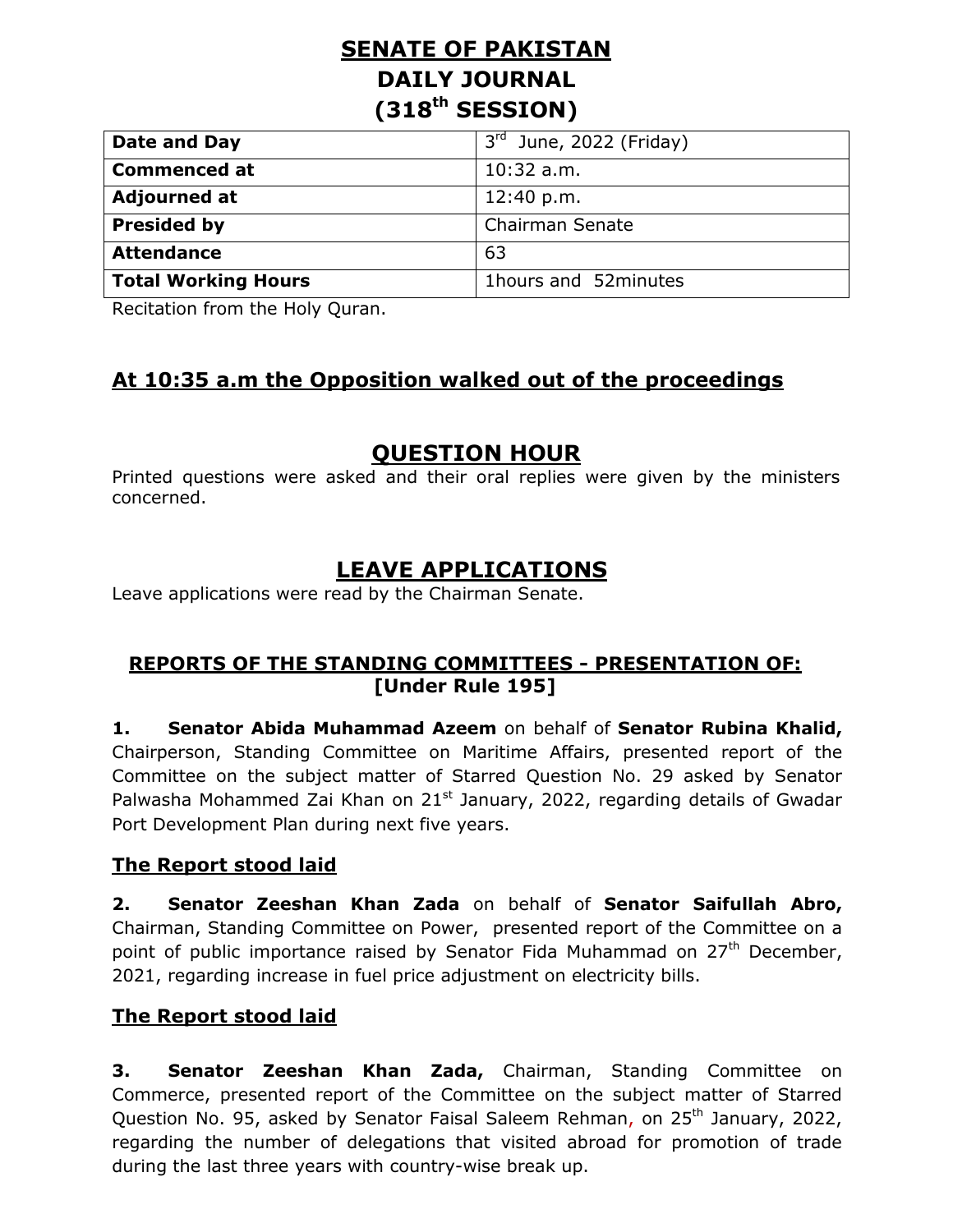### **The Report stood laid**

**4. Senator Muhammad Tahir Bizinjo,** Chairman, Standing Committee on Rules of Procedure and Privileges, to present report of the Committee on a Privilege Motion moved by Senator Atta-ur-Rehman, regarding the breach of privilege by CDA on account of non-compliance to the directions of the Senate Standing Committee on Interior concerning allotment of residence to Khateeb and Imam Masjid of F-6/1, Islamabad.

## **The Report stood laid**

**5. Senator Walid Iqbal,** Chairman, Standing Committee on Human Rights, to present report of the Committee on the Bill further to amend the National Commission on the Rights of Child Act, 2017 [The National Commission on the Rights of Child (Amendment) Bill, 2022], introduced by Senator Faisal Javed on 27<sup>th</sup> July, 2020.

## **The Report stood laid**

**6. Senator Sana Jamali** on behalf of **Senator Mohammad Humayun Mohmand,** Chairman, Standing Committee on National Health Services, Regulations and Coordination, presented report of the Committee on a Point of Public Importance raised by Senators Mushtaq Ahmed and Anwaar-ul-Haq Kakar, on  $22<sup>nd</sup>$  December, 2021, regarding non-implementation of quota in medical colleges for the students of Balochistan and erstwhile FATA.

## **The Report stood laid**

**7. Senator Sana Jamali** on behalf of **Senator Mohammad Humayun Mohmand,** Chairman, Standing Committee on National Health Services, Regulations and Coordination, presented report of the Committee on the subject matter of Starred Question No. 59, asked by Senator Mushtag Ahmad on 19<sup>th</sup> November, 2021, regarding steps taken by the Government to substantially increase the number of seats in the medical colleges for the students of erstwhile FATA.

### **The Report stood laid**

**8. Senator Sana Jamali** on behalf of **Senator Mohammad Humayun Mohmand,** Chairman, Standing Committee on National Health Services, Regulations and Coordination, presented report of the Committee on a point of public importance raised by Senator Anwar-ul-Hag Kakar, on  $17<sup>th</sup>$  February, 2022, regarding observance of hunger strike by the students in Balochistan due to policies of Pakistan Medical Commission in terms of their admissions.

### **The Report stood laid**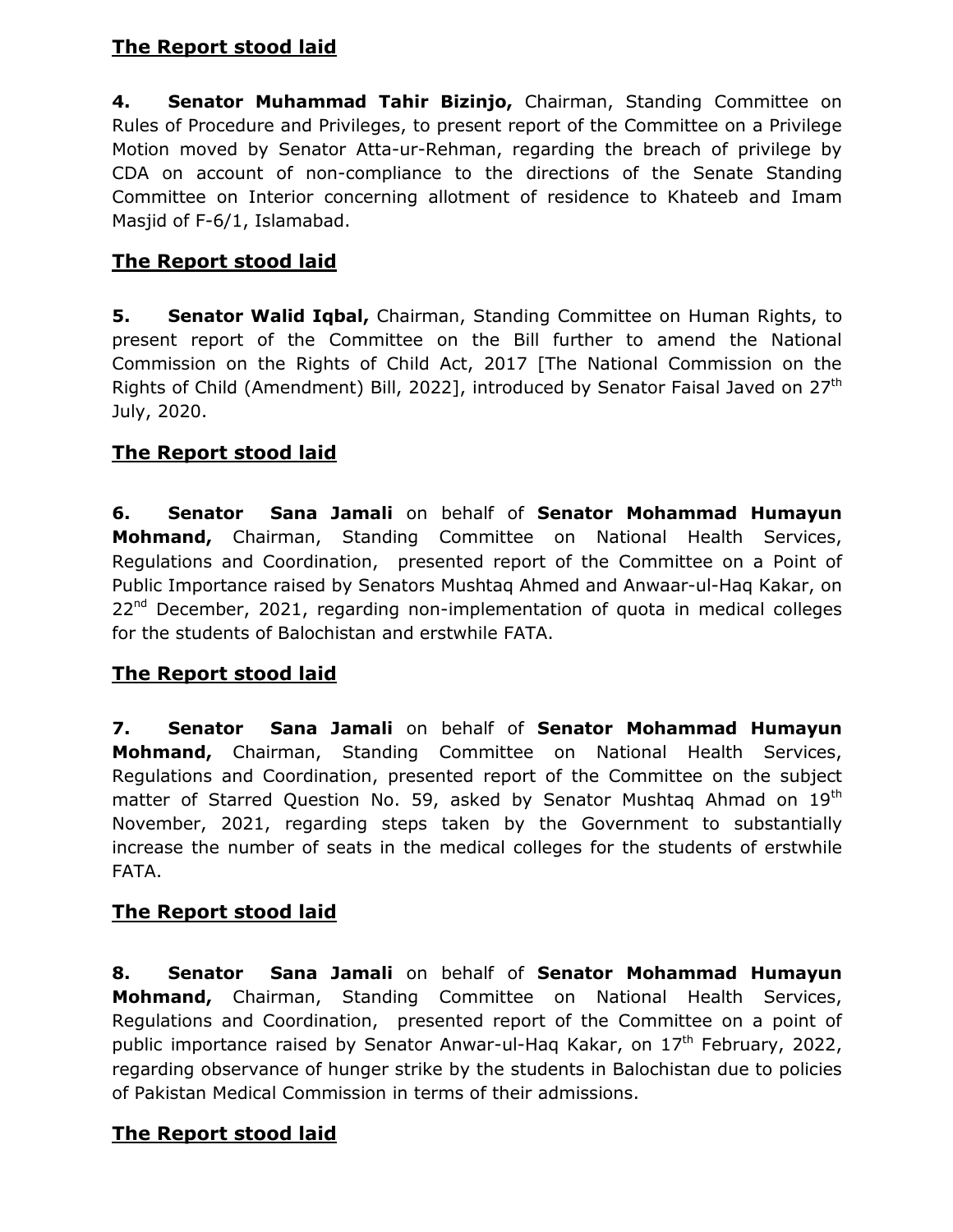**9. Senator Irfan-Ul-Haq Siddiqui**, Chairman, Standing Committee on Federal Education and Professional Training, National Heritage and Culture, presented report of the Committee on the Bill to provide for the establishment of the Smart University of Sciences and Technology [The Smart University of Sciences and Technology Bill, 2022], introduced by Senators Naseebullah Bazai, Prince Ahmed Umer Ahmedzai and Dilawar Khan on 23rd May, 2022.

### **The Report stood laid**

## **LEGISLATIVE BUSINESS**

**1. Mr. Miftah ismail,** Minister for Finance and Revenue to move that the Bill further to amend the Fiscal Responsibility and Debt Limitation Act, 2005 [The Fiscal Responsibility and Debt Limitation (Amendment) Bill, 2022], as passed by the National Assembly, be taken into consideration.

### **The Motion was Deffered**

**2. Mr. Miftah ismail,** Minister for Finance and Revenue to move that the Bill further to amend the Fiscal Responsibility and Debt Limitation Act, 2005 [The Fiscal Responsibility and Debt Limitation (Amendment) Bill, 2022], be passed.

### **The Motion was Deffered**

## **REPORT TO BE LAID BEFORE THE SENATE**

**1. Mr. Miftah ismail,** Minister for Finance and Revenue, to lay before the Senate the Report on 2<sup>nd</sup> Biannual Monitoring on the implementation of  $7<sup>th</sup>$  NFC Award (January-June, 2021), as required under clause (3B) of Article 160 of the Constitution of the Islamic Republic of Pakistan.

#### **The Motion was Deffered**

### **CALLING ATTENTION NOTICES**

**1. SENATORS DANESH KUMAR, SANA JAMALI, PRINCE AHMED UMER AHMEDZAI AND MANZOOR AHMED,** to draw attention of the Minister for Water Resources towards the issue of water scarcity in Balochistan.

#### **Calling attention notice was not taken up**

**2. SENATOR SANIA NISHTAR,** to draw attention of the Minister for Finance and Revenue towards the issue of a system of targeting subsidies established through Ehsaas Rashan Riayat.

#### **Calling attention notice was not taken up**